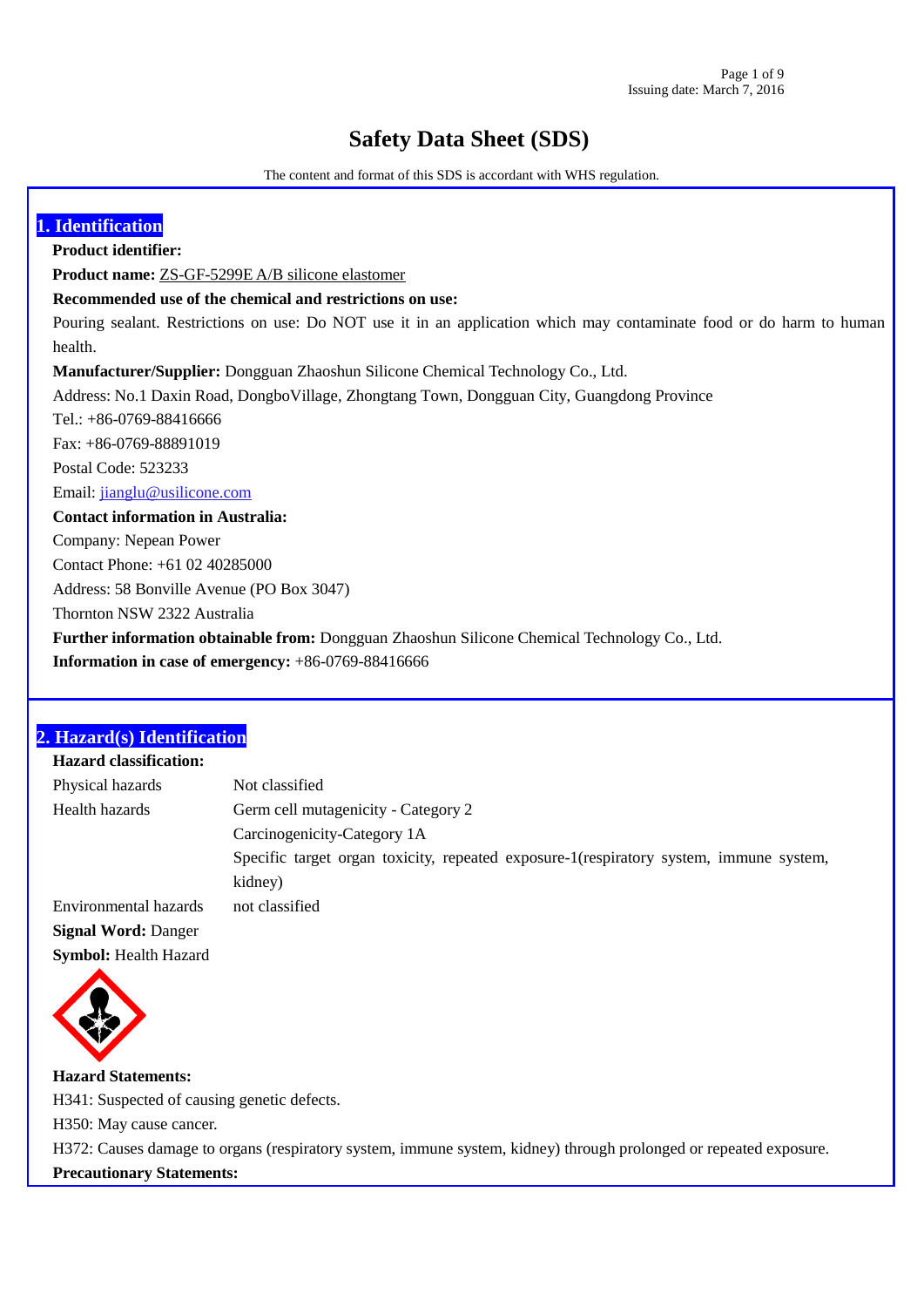P201: Obtain special instructions before use.

P202: Do not handle until all safety precautions have been read and understood.

P260: Do not breathe gas/mist/vapour/spray.

P264: Wash hands thoroughly after handling.

P270: Do not eat, drink or smoke when using this product.

P281: Use personal protective equipment as required.

#### **Response Precautionary Statements:**

P308 + P313: IF exposed or concerned: Get medical advice/attention.

P314: Get medical advice/attention if you feel unwell.

**Storage precautionary statements:**

P405: Store locked up.

#### **Disposal precautionary statements:**

P501: Dispose of contents/container to relevant local and national regulations.

**Non-GHS hazard statements:** Not found.

**Other hazards:** Not found.

# **3. Composition/information on ingredients**

**Product description:** substance ( ); preparation/mixture  $(\sqrt{ })$ 

| Ingredient (s)                             | CAS No.    | EC No.    | % by weight |
|--------------------------------------------|------------|-----------|-------------|
|                                            |            |           |             |
|                                            |            |           |             |
| Quartz                                     | 14808-60-7 | 238-878-4 | 50-80       |
| $\alpha$ -uu-dimethyl polydimethylsiloxane | 9006-65-9  | 618-433-4 | 20-50       |

### **4. First aid measures**

#### **.Description of first aid measures:**

**Inhalation:** Remove victim to fresh air and keep at rest in a position comfortable for breathing. Call a POISON CENTER/doctor if you feel unwell.

**Skin Contact:** Wash with plenty of soap and water. If skin irritation occurs: Get medical advice/attention. Take off contaminated clothing and wash before reuse.

**Eyes Contact:** Rinse cautiously with water for several minutes. Remove contact lenses, if present and easy to do. Continue rinsing. If eye irritation persists: Get medical advice/attention.

**Ingestion:** Rinse mouth. Do not induce vomiting without professional instruction. Get medical attention immediately if discomfort occurs.

### **.Symptoms caused by exposure:**

**Acute effect and delayed effect:** Acute effect: Not found. Delayed effect: Suspected of causing genetic defects. May cause cancer. Causes damage to organs (respiratory system, immune system, kidney) through prolonged or repeated exposure. **.Medical attention and special treatment:**

**Personal protective equipment:** Wear protective gloves/protective clothing/eye protection/face protection when necessary. **Indication of immediate medical attention and treatment needed, if necessary:** Treat according to symptoms and exposure dose.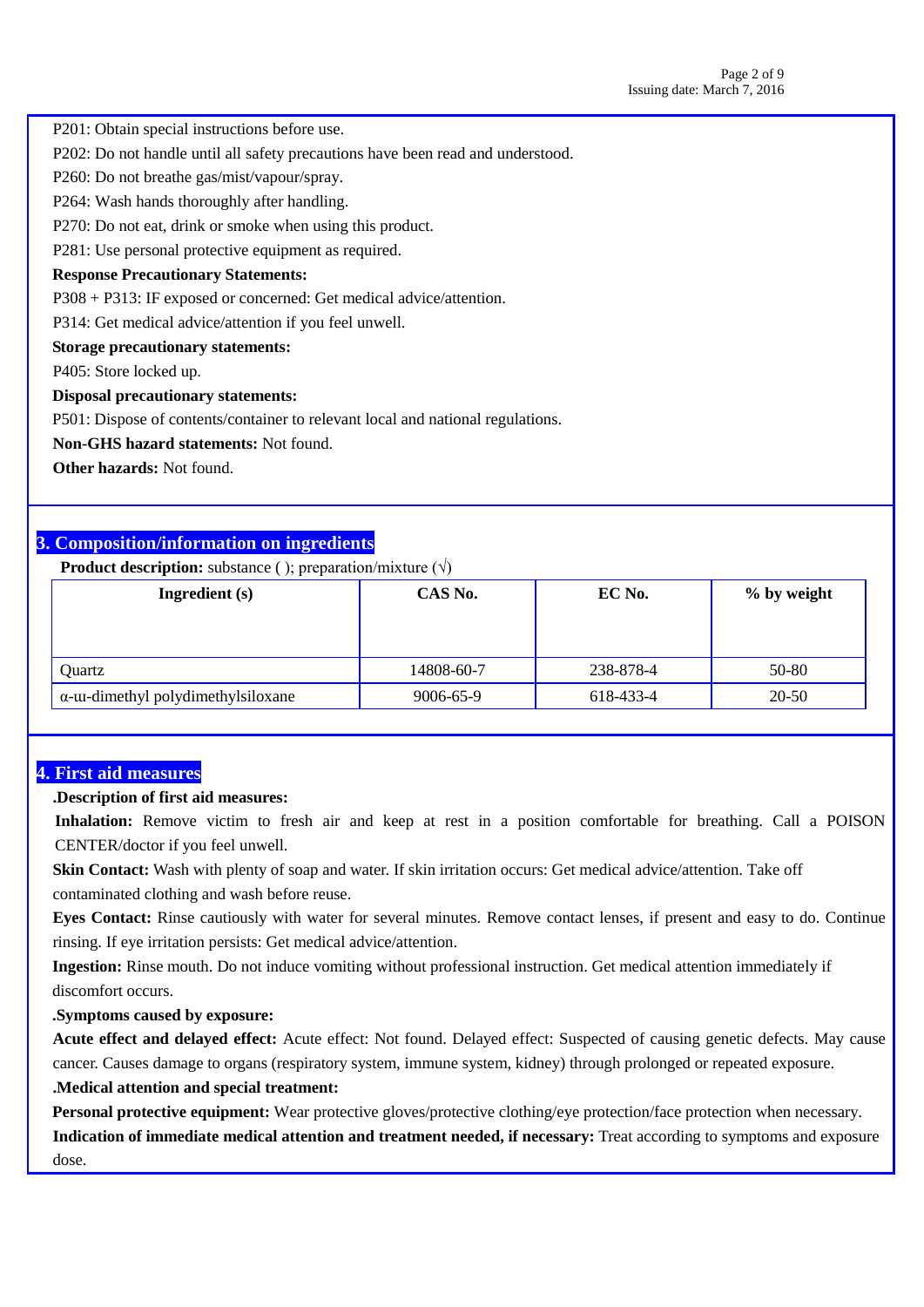# **5. Fire-fighting measures**

**Suitable extinguishing equipment:** Use dry chemical, foam or water spray in the big fire. Use carbon dioxide(CO2). dry chemical or water spray in the small fire. Water can be used to cool containers that is exposed to fire. Do not use straight water streams.

**Special hazards arising from the chemical:** It may release smoke, Carbon oxides and other hazardous gas from thermal decomposition.

### **Fire Fighting Method:**

For initial fire, use dry powder, carbon dioxide, dry sand, etc.

For large fire, it is effective to use dry chemicals, alcohol resistant foam,, etc. to shut off air supply.

Deny unnecessary entry to the place around the fire.

Remove containers from fire area if it can be done without risk.

Cool surrounding facilities, etc. with water spray.

Extinguish fire from upwind, and the fire extinguishing method should be appropriate to the situation in the surroundings.

**Special protective equipment and precautions for fire fighters:** Firefighters must wear self-contained breathing apparatus and full protective equipment. Check whether the protective equipment is in good condition before use.

### **6. Accidental release measures**

**Personal precautions, protective equipment and emergency procedures:** Use proper personal protective equipment as indicated in Section 8.

 **Environmental precautions:** Keep cleaning run-offs out of municipal sewers and open bodies of water. Comply with local and national laws and regulations.

### **Methods and material for containment and cleaning up:**

### **Small Spill:**

Mop up or absorb with an inert dry material (e.g. sand, dry lime) and place in an appropriately labeled waste disposal container. **Large Spill:**

Isolate contaminated area and set up a warning board. The persons handling emergency are recommended wearing protective clothing. Do NOT touch spilled material. Keep away from heat and sources of ignition.

Build up dike or dig pit for collection. Spray fog water to cool down and dilute vapor. Dilute the spilled liquid till it is not combustible. Protect the working staff. Collect the spilled material with explosion-proof pump into an appropriate container and transport the waste to the disposal place.

### **7. Handling and storage**

### **Precautions for safe handling:**

Obtain special instructions before use.

Do not handle until all safety precautions have been read and understood.

Do not breathe gas/mist/vapours/spray.

Wash hands thoroughly after handling.

Do not eat, drink or smoke when using this product.

Use personal protective equipment as required.

### **Conditions for safe storage, including any incompatibilities:**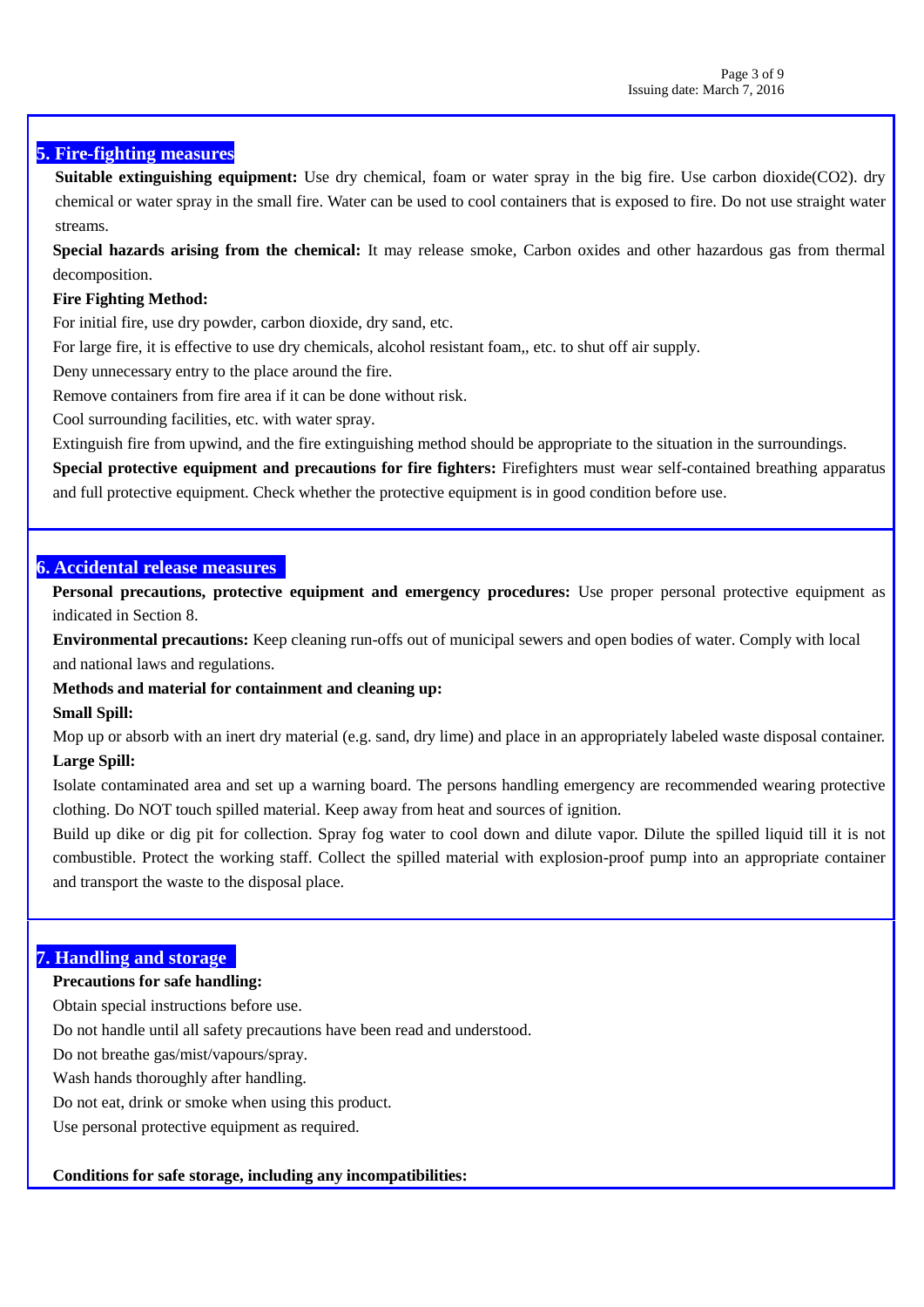Store it in a well-ventilated, cool and dry store room. Avoid long-time direct contact of sunlight. Store locked up. The storeroom should be equipped with proper facilities for accidental fire.

**Incompatible substances or mixtures:** Strong oxidizing agent.

 **Packing material:** Plastic barrels.

# **8. Exposure controls/personal protection**

#### **Occupational Exposure Limits:**

| Ingredients              | <b>Cal/OSHA PEL-TWA</b> | <b>ACGIH TLV-TWA</b>                                     |
|--------------------------|-------------------------|----------------------------------------------------------|
| Quartz (CAS: 14808-60-7) | $0.05 \text{ mg/m}^3$   | 0.025 mg/m <sup>3</sup> (resp.) for $\alpha$ -quartz and |
|                          |                         | cristobalite                                             |

#### **Engineering Controls:**

Use this product only in closed systems fully or with local exhaust ventilation.

Install washer eyes and safety showers near to the handling and storage area.

Shows the location of these facilities, with a clear and prominent warning board.

### **Personal Protective Equipment (For workers) :**

### **Protection of Hands:**

Wear impermeable rubber gloves. (e.g. Rubber gloves)



### **Protection of Eyes:**

Wear safety glasses when vapour or fume may be generated during processing or working for a long time.



### **Respiratory Protection:**

No special requirements under normal conditions. Use an approved respirator if exposure limits are exceeded or if irritation or other symptoms occur.

### **Protection of Body:**

Recommend wearing general working clothing.

#### **.General protective and hygienic measures:**

Wash hands before breaks and at the end of work.

Do not inhale vapour generated from processing.

Avoid contact with eyes and skin.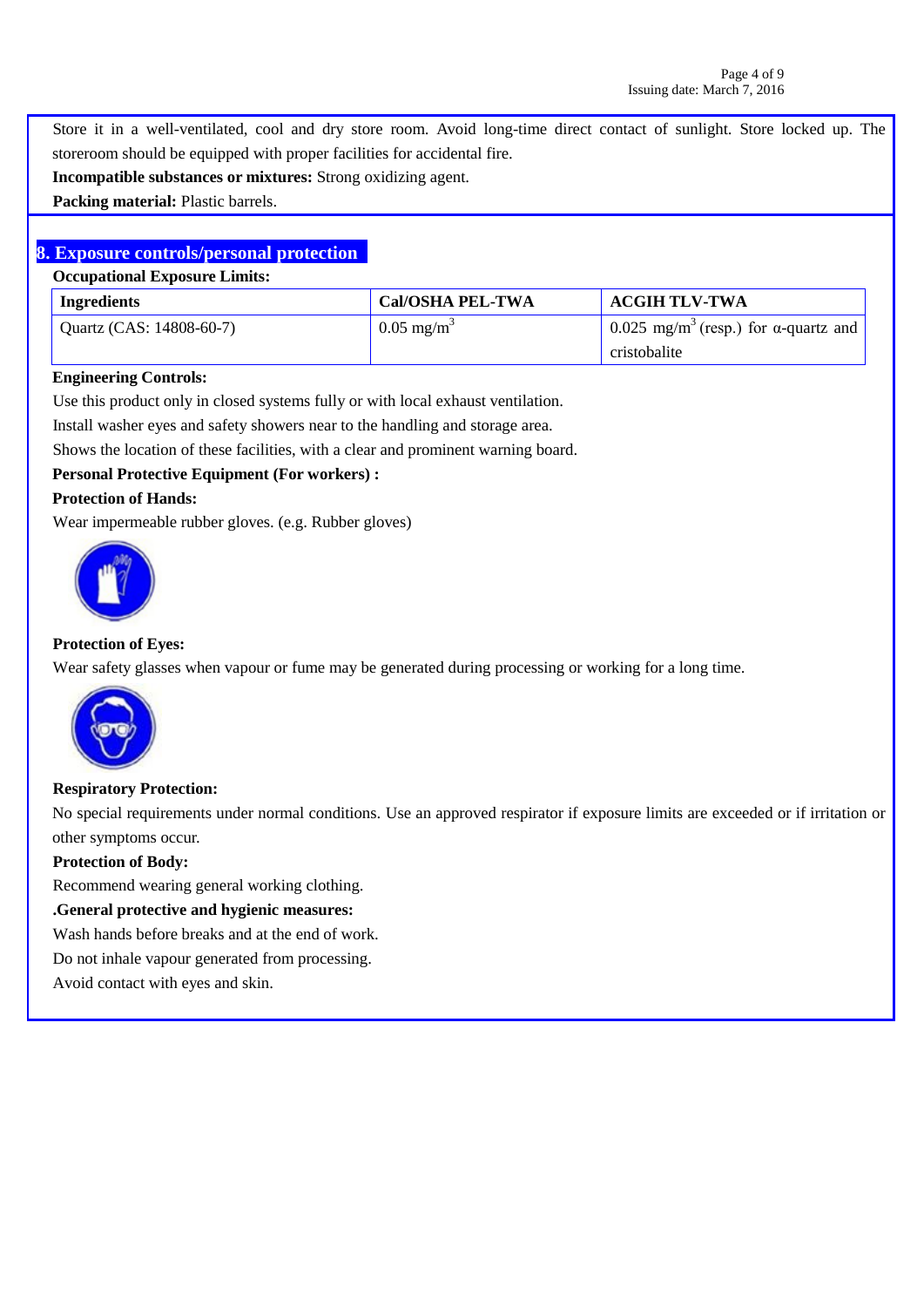# **9. Physical and chemical properties**

| <b>General Information</b>                      |                                   |
|-------------------------------------------------|-----------------------------------|
| Form                                            | Viscous Liquid                    |
| Colour                                          | A: Gray; B: white                 |
| Odour                                           | Slight odor                       |
| <b>Odour threshold</b>                          | No data available                 |
| pH                                              | No data available                 |
| Melting point/freezing point                    | No data available                 |
| Boiling point and boiling range                 | $>260^{\circ}$ C                  |
| <b>Flash Point</b>                              | > 260°C (Closed Cup)              |
| <b>Evaporation rate</b>                         | No data available                 |
| Flammability (solid, gas, etc.)                 | Flammable liquids                 |
| <b>Flammable/Explosive Limits-Lower Vol %</b>   | Not applicable                    |
| Flammable/Explosive Limits-Upper Vol %          | Not applicable                    |
| Vapour pressure                                 | No data available                 |
| <b>Vapour density</b>                           | No data available                 |
| <b>Specific Gravity</b>                         | $1.56 \pm 0.02$ g/cm <sup>3</sup> |
| <b>Solubility</b>                               | No data available                 |
| <b>Partition coefficient: n-octanol/water</b>   | No data available                 |
| <b>Relative vapour density</b>                  | No data available                 |
| <b>Auto-ignition temperature</b>                | No data available                 |
| <b>Decomposition temperature</b>                | No data available                 |
| <b>Viscosity</b>                                | No data available                 |
| <b>Specific heat value</b>                      | No data available                 |
| <b>Particle size</b>                            | No data available                 |
| Volatile organic compounds (VOC)                | No data available                 |
| % volatile                                      | No data available                 |
| <b>Saturated vapour concentration</b>           | No data available                 |
| Release of invisible flammable vapour and gases | No data available                 |

# **10. Stability and reactivity**

**Reactivity:** Can react with strong oxidising agents.

**Chemical stability:** This product is stable under normal ambient and anticipated storage and handling conditions of temperature and pressure.

**Possibility of hazardous reactions:** Not found.

**Conditions to Avoid:** Long-time direct sunlight and high temperature.

 **Incompatible materials:** Strong oxidizing agent.

 **Hazardous decomposition products:** Carbon oxides and traces of incompletely burned carbon compounds Silicon dioxide. Formaldehyde.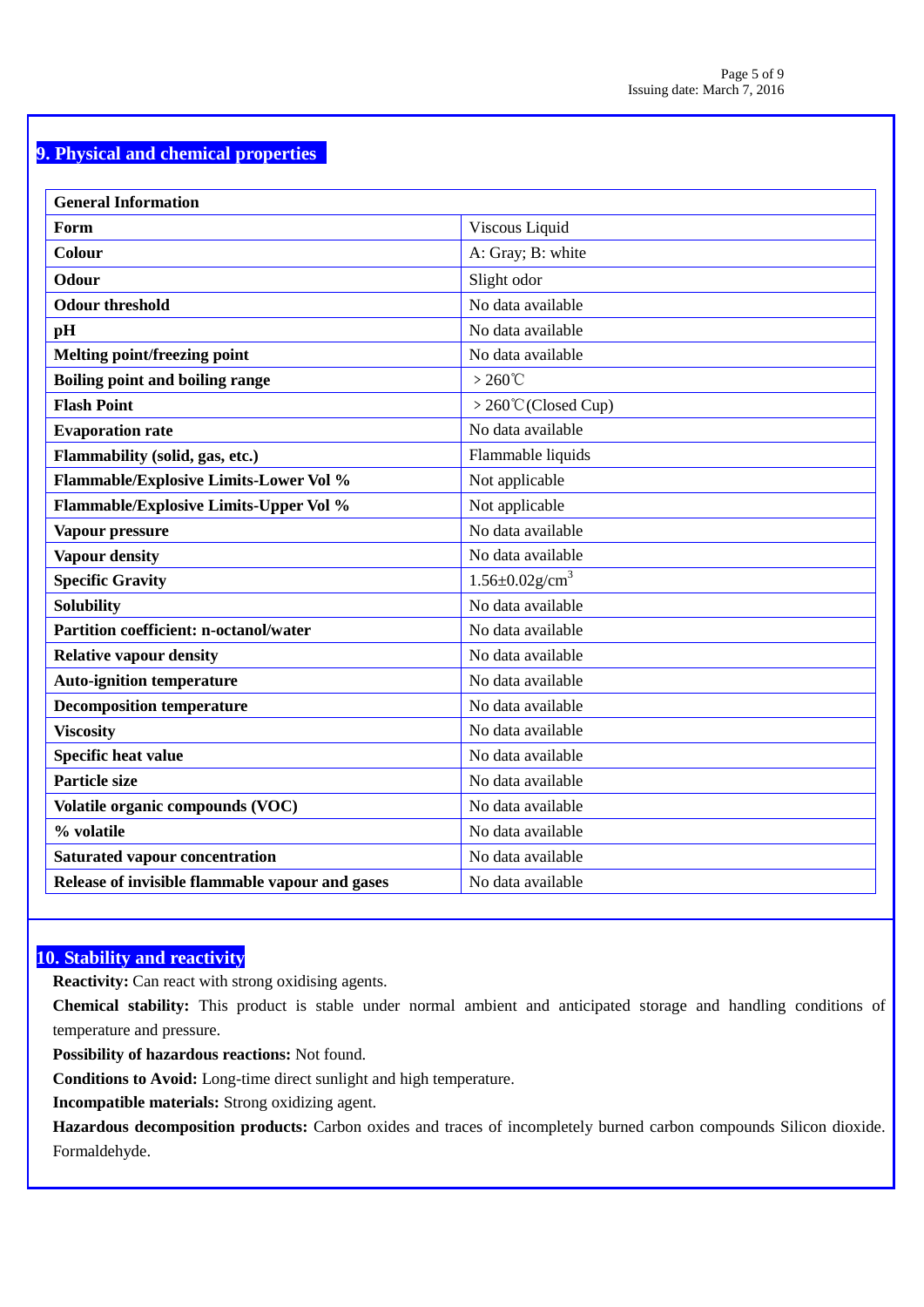# **11. Toxicological information**

**Product Toxicity Data:** No data available

| Ingredient (s)                       | <b>CAS</b> number                   | $LD_{50}/LC_{50}$ (Median lethal dose)                               |  |  |
|--------------------------------------|-------------------------------------|----------------------------------------------------------------------|--|--|
| $\alpha$ - $\alpha$ -dimethyl        | 9006-65-9                           | Acute toxicity (Oral) $LD_{50}$ : 20,000 mg/kg (rat)                 |  |  |
| polydimethylsiloxane                 |                                     | Data source: ChemIDplus                                              |  |  |
| Classification of the whole product: |                                     | Not classified.                                                      |  |  |
| <b>Skin corrosion/irritation</b>     |                                     | No classification for this product.                                  |  |  |
| Serious eye damage/eye irritation    |                                     | No classification for this product.                                  |  |  |
| <b>Respiratory sensitizer</b>        |                                     | No classification for this product.                                  |  |  |
| <b>Skin sensitizer</b>               |                                     | No classification for this product.                                  |  |  |
| <b>Germ cell mutagenicity</b>        |                                     | Quartz (CAS: 14808-60-7): Category 2 (Data source: NITE-CHRIP)       |  |  |
|                                      |                                     | Classification of the whole product: Category 2                      |  |  |
| Carcinogenicity                      | Quartz                              | (CAS)<br>$14808 - 60 - 7$ :<br>Category<br>(Data<br>1A<br>source:    |  |  |
|                                      | NITE-CHRIP, IARC-1)                 |                                                                      |  |  |
|                                      |                                     | Classification of the whole product: Category 1A                     |  |  |
| <b>Reproductive Toxicity</b>         | No classification for this product. |                                                                      |  |  |
| <b>STOT-single exposure</b>          |                                     | No classification for this product.                                  |  |  |
| <b>STOT-repeated exposure</b>        |                                     | Quartz (CAS: 14808-60-7): Category 1 (respiratory system, immune     |  |  |
|                                      |                                     | system, kidney) (Data source: NITE-CHRIP)                            |  |  |
|                                      |                                     | Classification of the whole product: Category 1 (respiratory system, |  |  |
|                                      |                                     | immune system, kidney)                                               |  |  |
| <b>Aspiration hazard</b>             |                                     | No classification for this product.                                  |  |  |

 **Exposure Levels:** Refer Section 8.1 Control Parameters of this Safety Data Sheet.  **Interactive Effects:** Not determined.

# **12. Ecological information**

 **Ecotoxicity:** Quartz (CAS: 14808-60-7):  $24h-LC_{50}$  > 10,000mg/L, Crustaceans Data source: NITE-CHRIP Classification of the whole product: Not classified.  **Persistence and Degradability:** No data available. **Bioaccumulative Potential:** No data available. **Mobility in Soil:** When it is in liquid status, it can move in soil. **Other adverse effects:** No information available.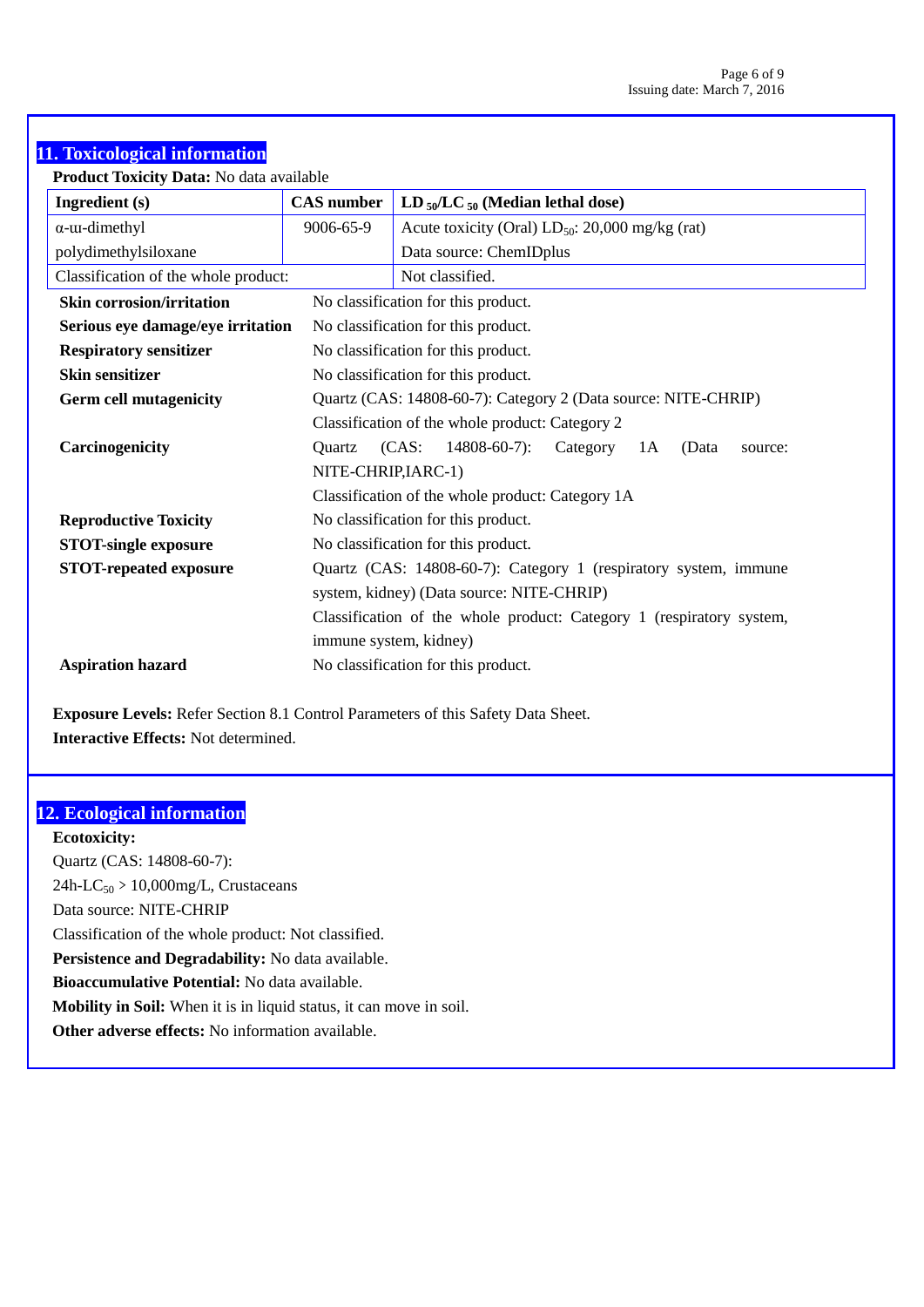# **13. Disposal considerations**

### **Waste treatment methods:**

Minimize the hazard of waste by the methods of neutralization and stabilization.

Any disposal practice must be in compliance with country, local, state, and federal laws and regulations.

After contents are completely removed, dispose of its container at hazardous or special waste collection point.

Paste a label on the container indicating the possible hazards of the waste.

### **14. Transport Information**

### **DOT/Air-Transportation- IATA/ICAO/Sea-Transportation-IMO/IMDG:**

**Proper Shipping Name:** Not regulated.

**Hazard Class:** Not applicable.

**UN Code:** Not applicable.

**Packing Group:** Not applicable.

**Packing Group Symbol:** Not applicable.

**Marine Pollutant (Yes/No):** No

**EMS NO.:** Not applicable.

### **Note:**

 Check whether the package is completed or sealed before transporting; make sure no damage of packages and prevent goods from falling down during transporting; the transport vehicle should be equipped with facilities for fire-fighting and accidental release handling; do NOT transport this product together with incompatible substances; stay away from fire and areas of high temperature during stopovers.

# **15. Regulatory information**

### **.Australia:**

### **GHS Hazardous Chemical Information System (HCIS) List:**

| Ingredient $(s)$ | <b>GHS Hazard Category</b> | <b>Hazard Statement</b><br>Codes | <b>Hazard Statements</b> |
|------------------|----------------------------|----------------------------------|--------------------------|
| Not applicable   | Not available              | Not available                    | Not available            |

### **Australian Inventory of Chemical Substances (AICS):**

The chemical components contained within this product are listed on the AICS and are in compliance with the requirements of the Industrial Chemicals (Notification and Assessment) Act 1989 as amended.

**Poison Schedule:** This product has not been assessed for poisons scheduling as the product is intended for industrial and professional use only.

# **.Other relevant laws and regulations:**

**Toxic Substances Control Act (TSCA):** All ingredients are listed in the TSCA inventory list.

**REACH Regulation Annex XVII Regulation List:** Not listed.

**REACH Regulation Annex XIV Authorization List:** Not listed.

**(EC) 1272/2008 Annex VI Table 3.1:**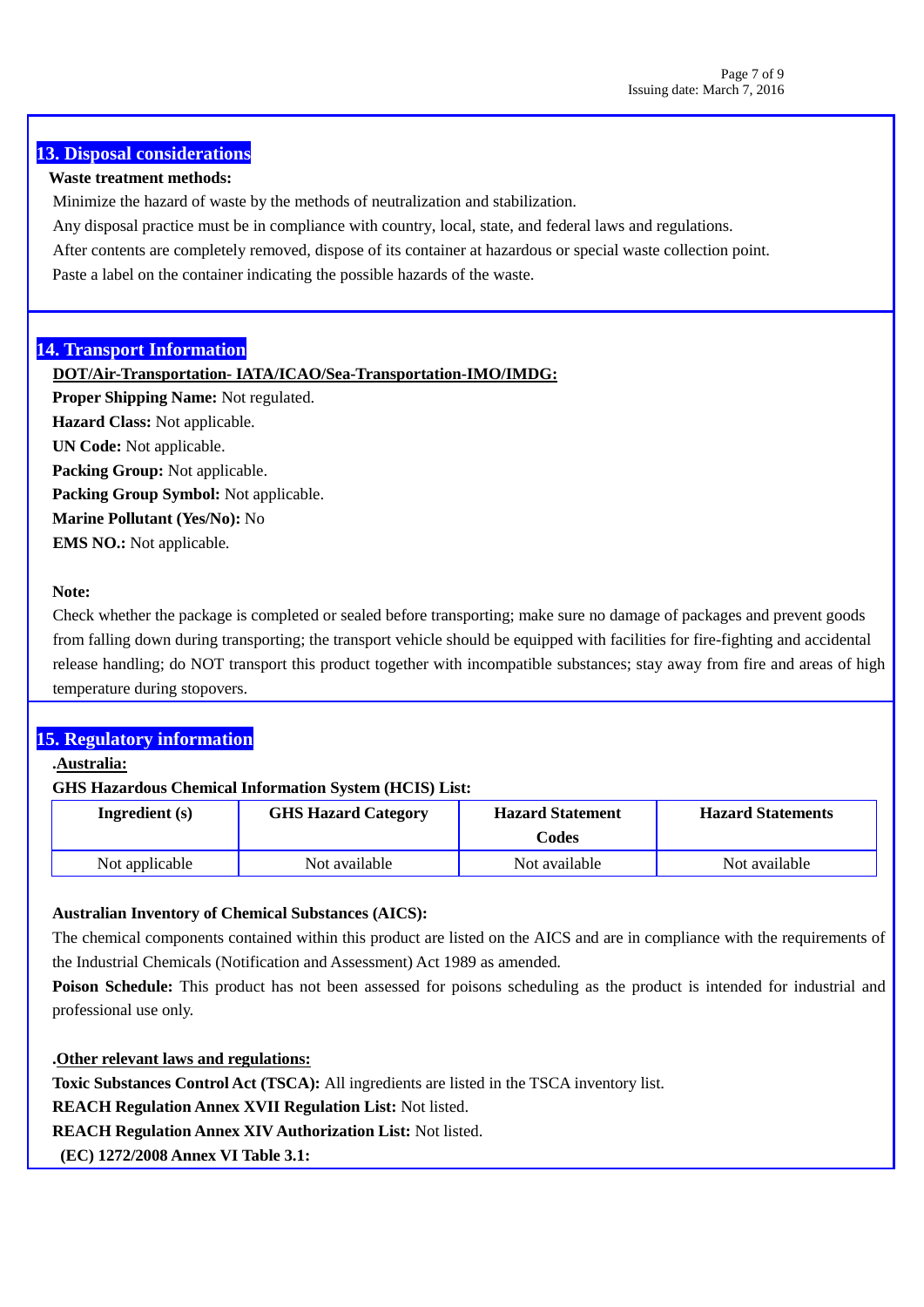| Ingradient(s)                      |              | EC No. 1272/2008 Classification |                    |               |  |
|------------------------------------|--------------|---------------------------------|--------------------|---------------|--|
| <b>CLASS. CODE</b>                 |              |                                 | <b>HAZARD CODE</b> |               |  |
| Not applicable                     |              | Not available                   |                    | Not available |  |
| <b>Carcinogenicity categories:</b> |              |                                 |                    |               |  |
| <b>Chemical Name</b>               | <b>ACGIH</b> | <b>IARC</b>                     | <b>NTP</b>         | <b>OSHA</b>   |  |
| Quartz<br>$(CAS: 14808-60-7)$      | Category A2  | Category 1                      | Category 1         | Not available |  |

**Chemical Safety Assessment:** A Chemical Safety Assessment has not been carried out.

# **16. Other information**

**DISCLAIMER: Employers should use this information only as a supplement to other information gathered by them, and should make independent judgement of suitability of this information to ensure proper use and protect the health and safety of employees. This information is furnished without warranty, and any use of the product not in conformance with this Safety Data Sheet, or in combination with any other product or process, is the responsibility of the user.**

### **References:**

GHS 3<sup>rd</sup> Revised Edition National model Code of Practice for the Labelling of Workplace Hazardous Chemicals National model Code of Practice for the Preparation of Safety Data Sheets Chemical Assessment Reports (NICNAS) Hazardous Substances Information System (HSIS) database

### **Full description of some acronyms:**

**CAS-Chemical Abstracts Service EINECS-European Inventory of Existing Commercial Chemical Substances IMO-International Maritime Organization IMDG-International Maritime Dangerous Goods IATA-International Air Transport Association ICAO-International Civil Aviation Organization TSCA-Toxic Substance Control Act OSHA-Occupational Safety and Health Administration ACGIH- American Conference of Governmental Industrial Hygienists HSDB- National Library of Medicine (NLM) Toxicology Data Network (TOXNET) Hazardous Substances Data Bank**

**The Issuing date:** March 7, 2016 **SDS Version:** 1.0

**The company authoring this SDS:** LINAN KEDA Certification Technology Consulting Co., Ltd. Address: Rm. 310, Bldg.B, Lin'an Branch, the Pilot and Comprehensive Cross-Border E-commerce Zone (Hangzhou), #68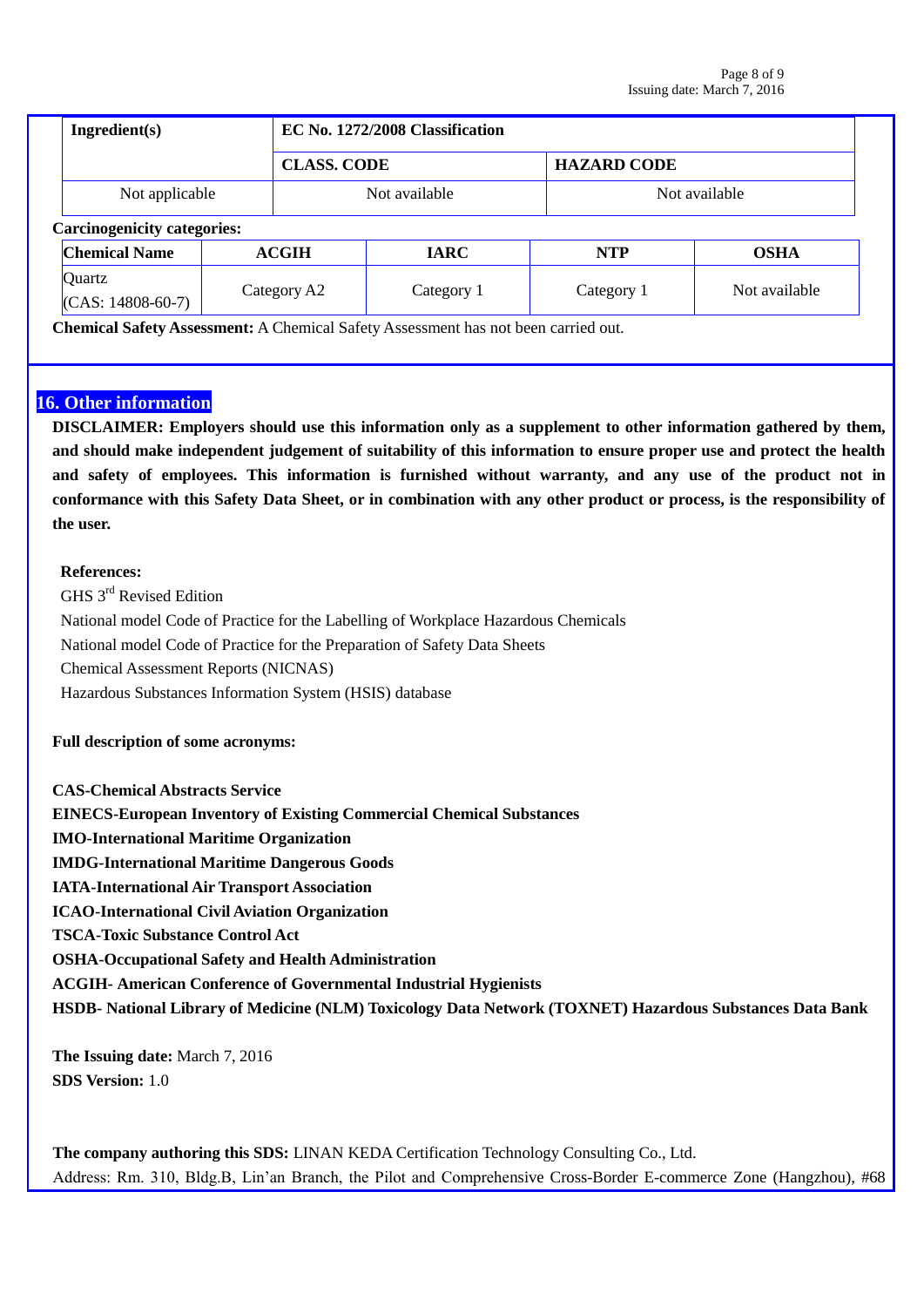Huaqiao Rd., Jincheng Sub-district, Lin'an Cithy, Zhejiang PR., China. **Websites:** [www.sds-gov.com](http://www.sds-gov.com/) [www.ctmsds.com](http://www.ctmsds.com/) [www.sds-reg.com](http://www.sds-reg.com/) **Tel:** +86-571-61101910 **Email:** ctmsds@163.com

\*\*\*\*\*\*\*\*\*\*\*\*\*\*\*\*\*\*\*\*\*\*\*\*\*\*\*\*\*\*\*\*\*The End \*\*\*\*\*\*\*\*\*\*\*\*\*\*\*\*\*\*\*\*\*\*\*\*\*\*\*\*\*\*\*\*\*\*\*\*\*\*